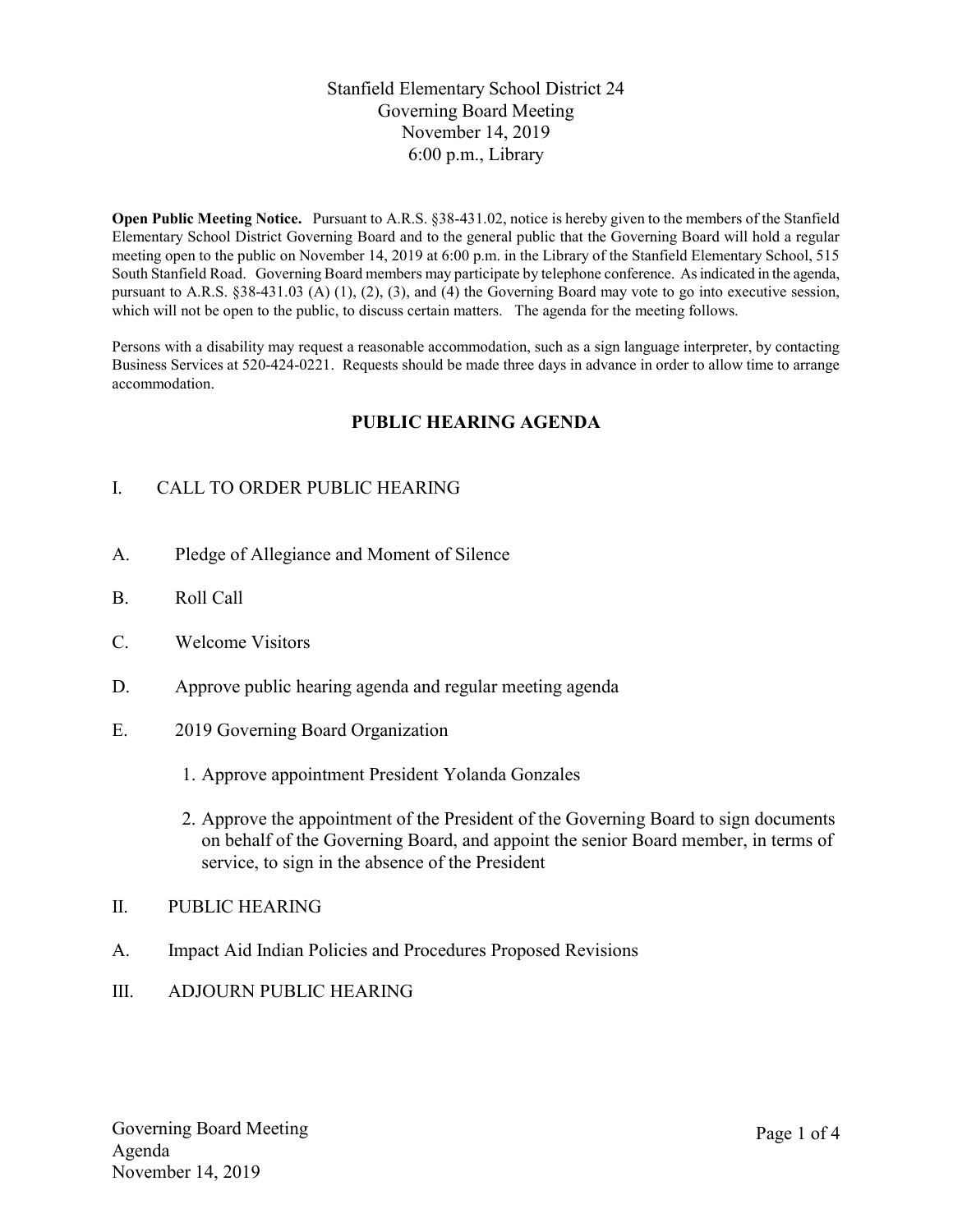### REGULAR MEETING AGENDA

### I. CALL TO ORDER REGULAR HEARING

### III. CALL TO THE PUBLIC

Guidance for Public Participation in Board Meetings is provided in Policy BEDH. The President may recognize individuals wishing to address the Board under Call to the Public or under the item on the Agenda they wish to address. Each individual will be allowed five minutes unless additional time was requested and granted in advance by the Superintendent or President. ARS 38-432.02(H) provides that Board members shall not respond to comments unless the item is on the agenda. Pursuant to Federal Public Law 103-382, Title 8 (Impact Aid), and the District's Indian Education Policy (IGAK), this call is for any member of our district.

The Board shall not hear personal complaints against school personnel or a person connected with the district. A procedure is provided by the Board for disposition of legitimate complaints in Policies KL, KB and KLD.

## LLAMADA AL PÚBLICO

La póliza BEDH, provee una guía publica para participar en juntas de la Mesa Directiva. El presidente de la Mesa Directiva puede reconocer a los individuos que desean dirigirse a la mesa bajo llamada al público o bajo el artículo en la agenda que desean tratar. A cada individuo se le otorgaran cinco minutos de tiempo, a menos que el Presidente o Superintendente le hayan concedido tiempo adicional por adelantado. La Póliza ARS 38- 432.02 dice que ningún miembro de la mesa responderá a ningún tipo de comentarios de temas que no estén en la agenda. De conformidad con la Ley Pública Federal 103-382, Título 8 (Impact Aid) y la Política de Educación Indígena del Distrito (IGAK), esta convocatoria es para cualquier miembro de nuestro distrito.

La mesa no oirá quejas personales en contra de personal de la escuela o personas que tengan alguna conexión con el Distrito. Para este tipo de quejas la mesa provee otro tipo de procedimientos para la disposición de quejas legítimas las cuales se encuentran en las siguientes Pólizas KL, KB, y KLD.

## IV. APPROVAL OF MINUTES

Approve the October 8, 2019 regular governing board meeting minutes.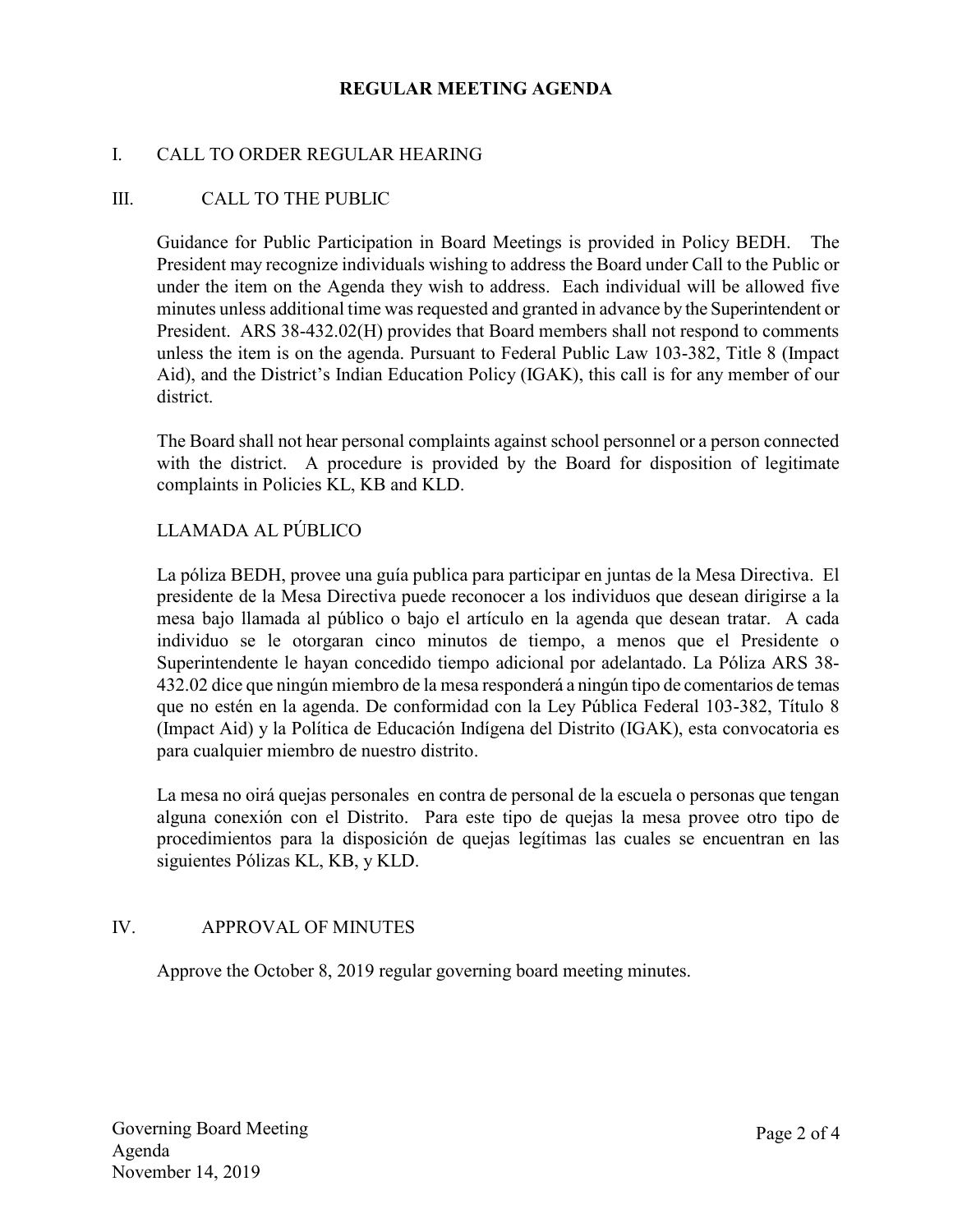### V. REPORTS

A. Superintendent's Report

- 1. Letter Grade Status
- 2. District Personnel Report
- B. October Public Funds Expenditure Reports (Pages 1-4)
- C. October Student Activities Report (Page 5)
- D. Principal's Report (Page 6) (Front Pocket) 1. Discipline Report
- E. Operations Support Services Reports (Pages 7-9)
	- 1. Operations
	- 2. Technology

### VII. NEW BUSINESS ACTION ITEMS – PERSONNEL

All hiring is pending satisfactory completion of background investigation, records verification, and fingerprint report.

A. Approve extra duty contract for Security and Housing agreement between SESD and Luis Espuma for FY20 effective November 5, 2019

- B. Approve hire for Clifford Gaskill, Operations Director, effective November 14, 2019
- C. Accept resignation, Johnny Manriquez, Mechanic, effective October 29, 2019
- D. Approve hire effective November 12, 2019, Notice of "At-Will" Appointment Initial 260 day schedule for Leopoldo Cedeno, Mechanic
- E. Accept resignation, Erica Carpenter, Bus Driver, effective November 4, 2019
- F. Approve hire for Amanda Ludington, Bus Driver, effective October 25, 2018
- G. Approve hire, Notice of "At-Will" Appointment Substitute Custodian for Karina Anaya Ramos
- VIII. NEW BUSINESS ACTION ITEMS BUSINESS
	- A. Ratify approval of payroll vouchers

| \$130,661.81<br>1.<br>PV8 |
|---------------------------|
|---------------------------|

2. PV9 \$ 121,417.47